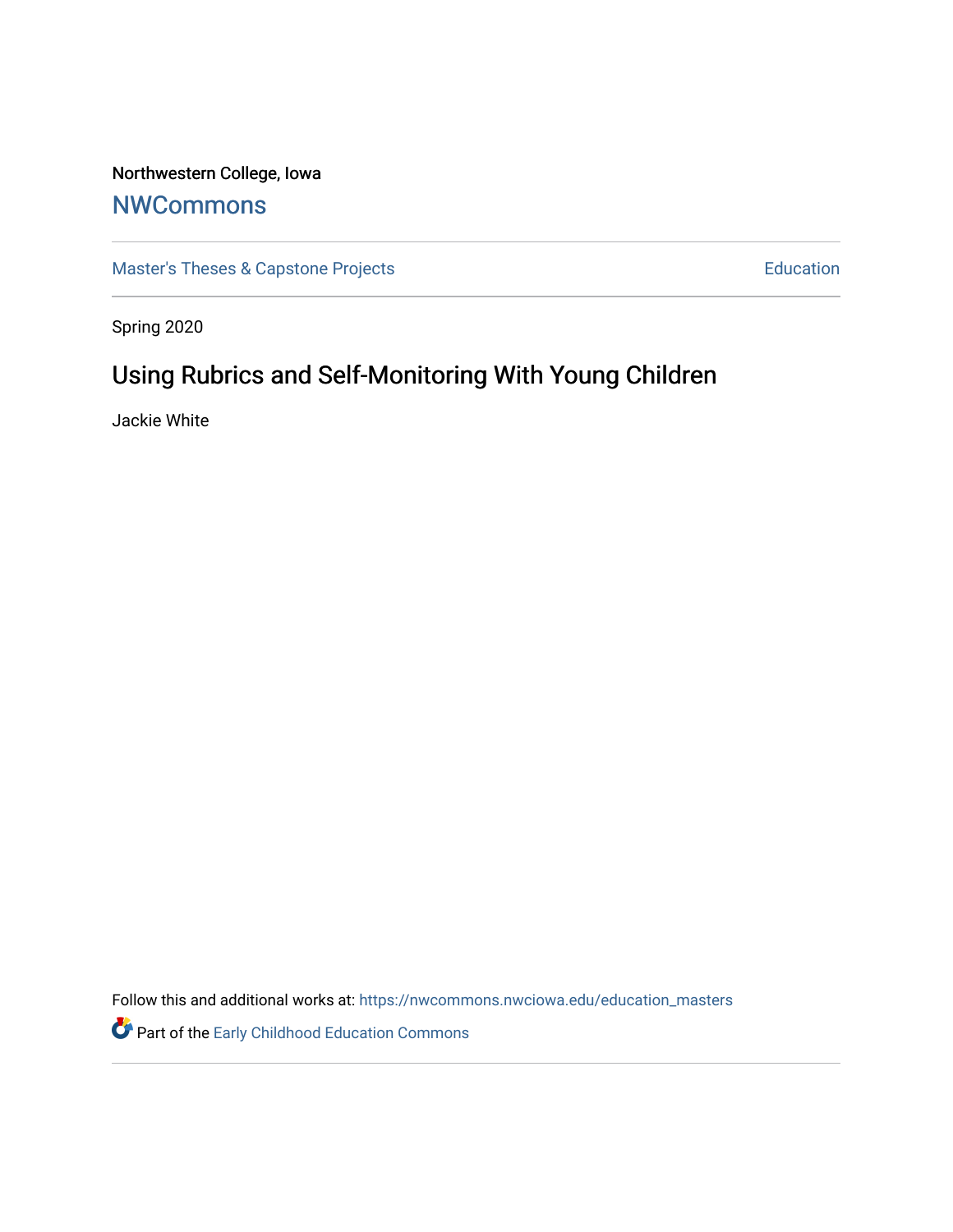Using Rubrics and Self-Monitoring With Young Children

Jackie White

Northwestern College

An Action Research Project Presented in Partial Fulfillment of the Requirements For the Degree of Master of Education Dr. Ashley Nashleanas

May 2020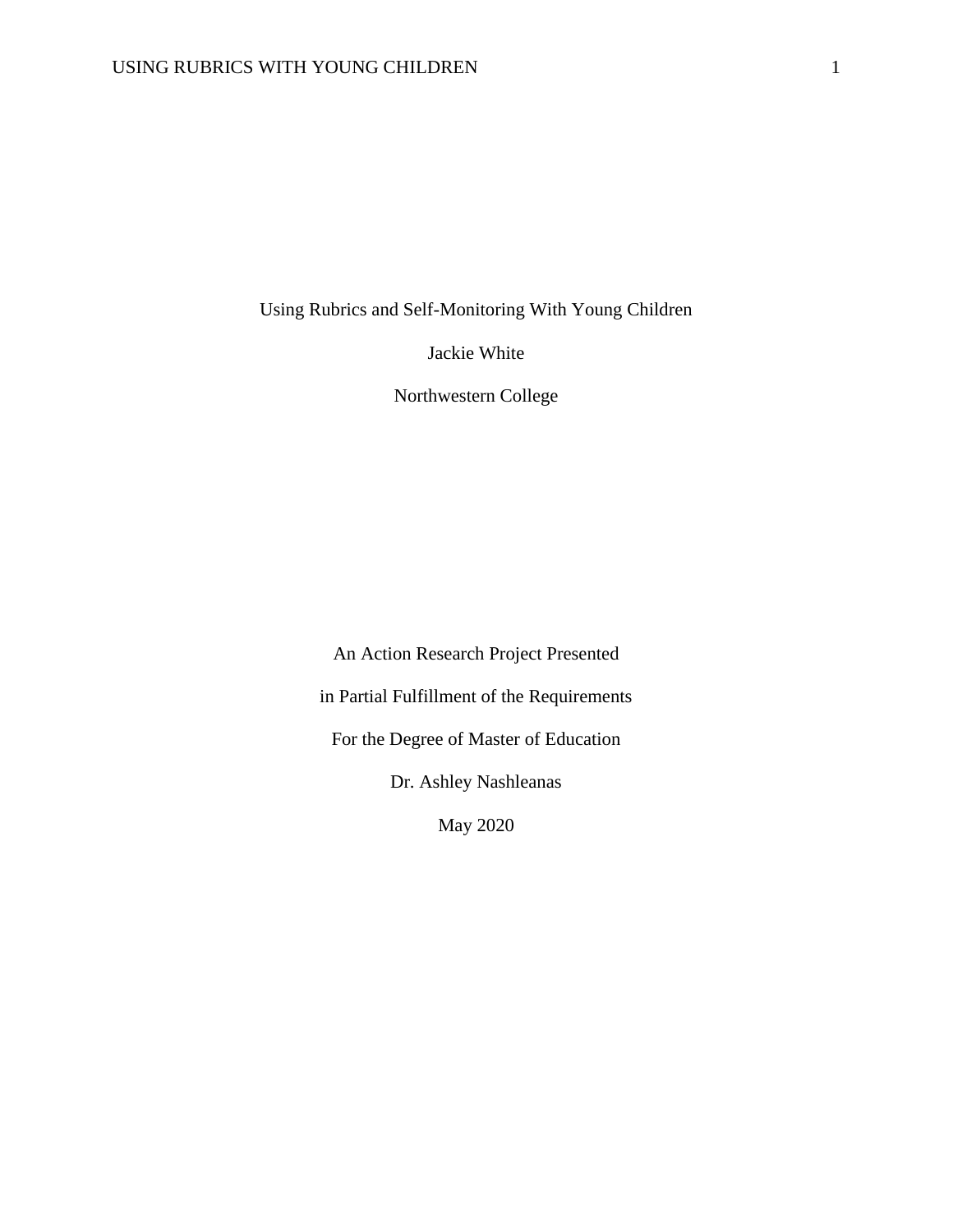# Table of Contents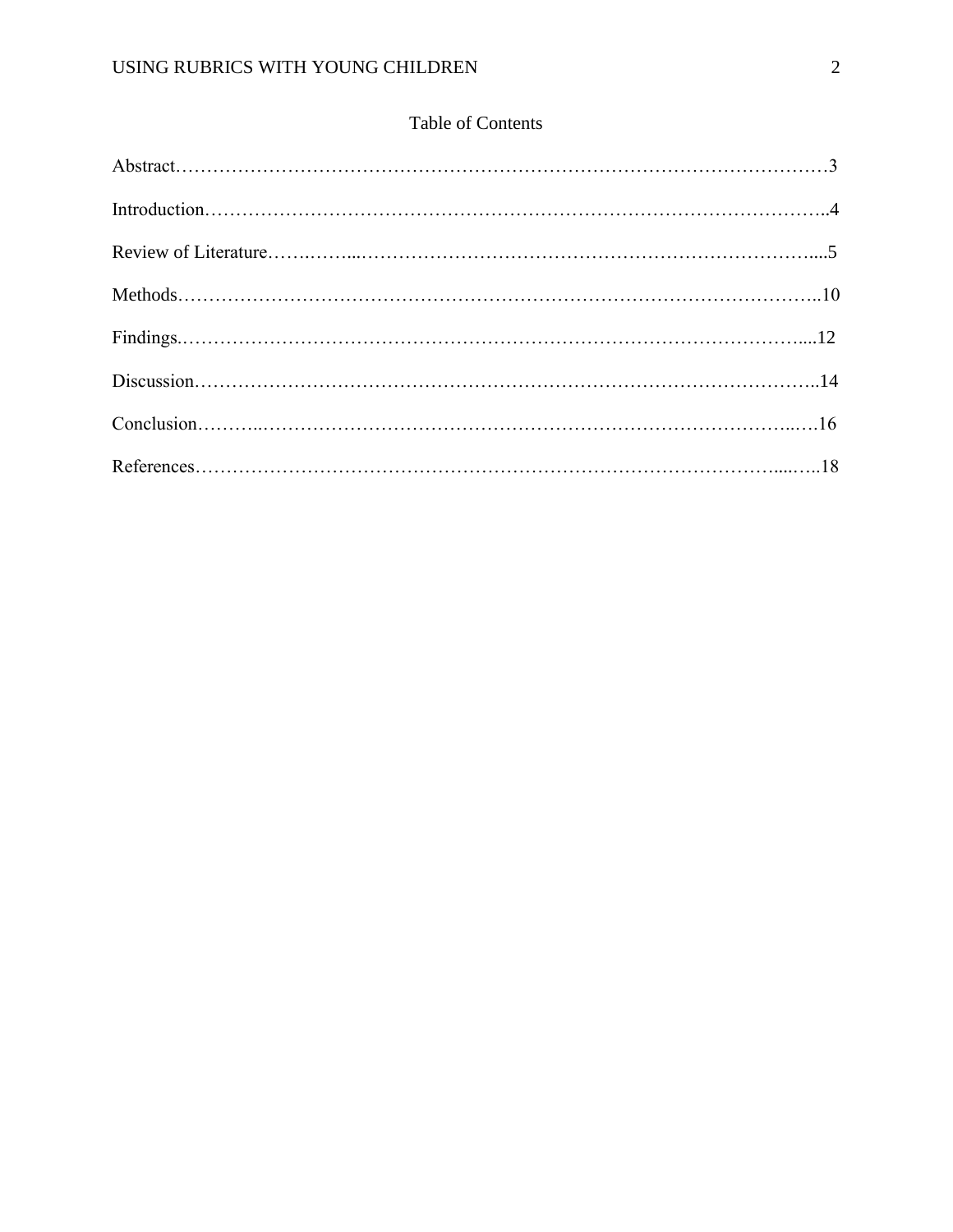# Abstract

This action research project studied the effects of using rubrics with preschool children. Research has shown the benefits of using rubrics with older students. This research project studied the effects of the Teaching Strategies Gold name-writing rubric with preschool-aged children. The literature review shows that young children are capable of metacognitive awareness to determine what needs to be learned. Rubrics can be implemented to aid students in evaluating their progress toward a learning goal. One group of preschool-aged children, three- to five-years of age, used the name-writing rubric to monitor their progress toward independently writing their name and was compared to a control group that did not use the rubric.

*Keywords*: rubric, metacognition, Teaching Strategies GOLD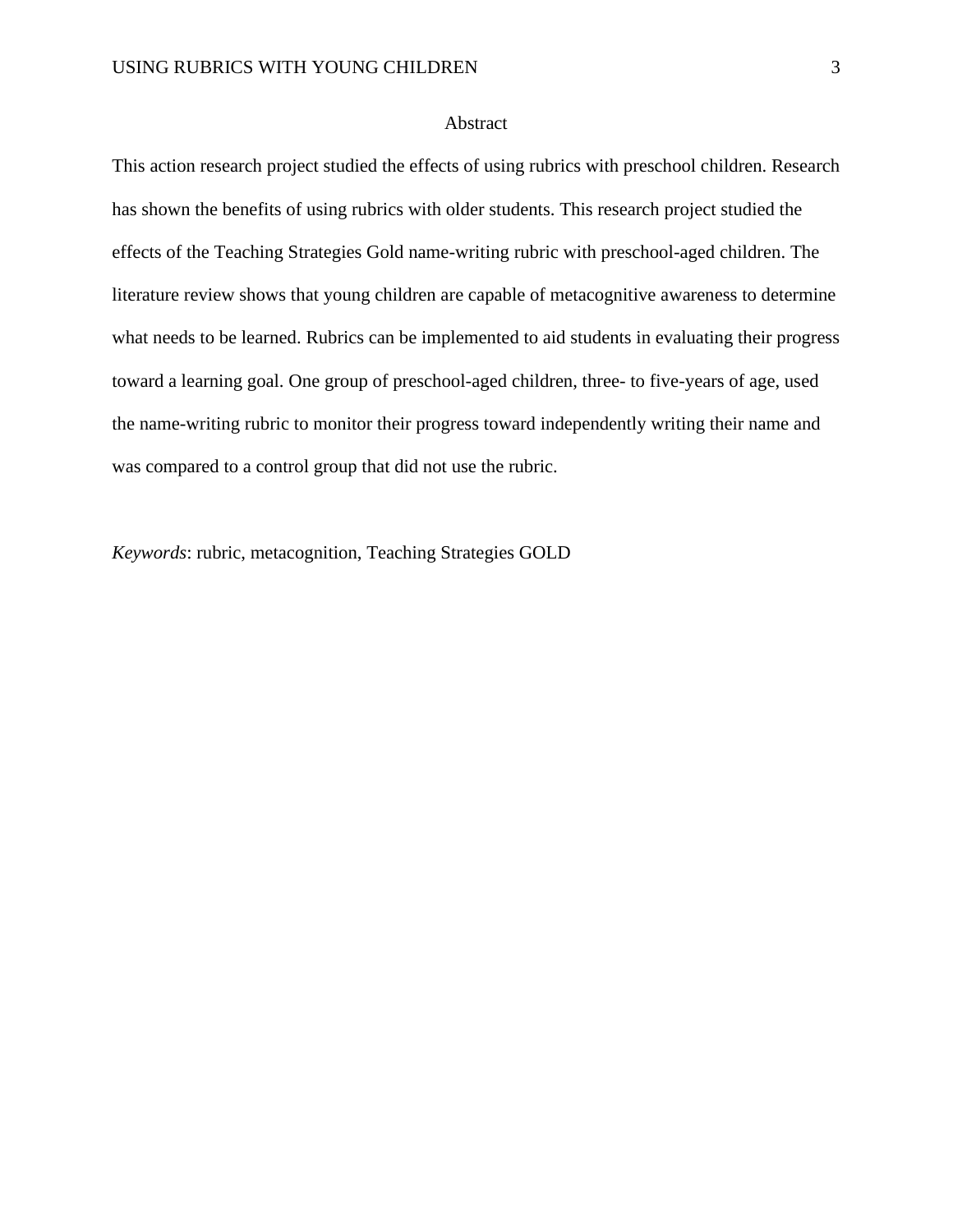# Using Rubrics With Young Children

 Research by well-known educational practitioner John F. Hattie indicates that student effort, self-efficacy, and ability to evaluate and reflect on one's learning are strong predictors of academic success (2012). Students must believe in their abilities, understand self-reflection and make connections between effort and achievement. It is imperative for educators to implement instructional strategies that assist students in developing these critical skills.

 Robert Marzano's book, *The New Art and Science of Teaching*, claims that teachers should provide and communicate clear learning targets, give explicit timely feedback, and implement the use of rubrics and proficiency scales. Students will then be empowered to reflect on their learning, analyze their efforts, and believe in their abilities (2017). When using rubrics and proficiency scales with students, teachers are able to provide the feedback needed for selfreflection.

 Not all students are cognizant of the impact effort and self-reflection have on their learning. The authors of the book *Classroom Instruction that Works* claim that by periodically asking students to track their effort and progress, they will begin to make the connection between effort and achievement, leading to self-efficacy. Rubrics are a powerful tool enabling students to make this connection (Marzano, Pickering, Pollock, 2001).

 Self-efficacy, the belief in your own abilities, leads to higher self-esteem, self-regulation, motivation, resilience, and confidence (Hattie, 2012). These metacognitive skills are critical components in the learning process. By using clear learning targets, rubrics, and proficiency scales, educators are able to effectively teach and develop these skills in students.

 At what age do children develop the metacognitive skills needed for self-efficacy and self-reflection? Most research on the development of metacognitive competencies have relied on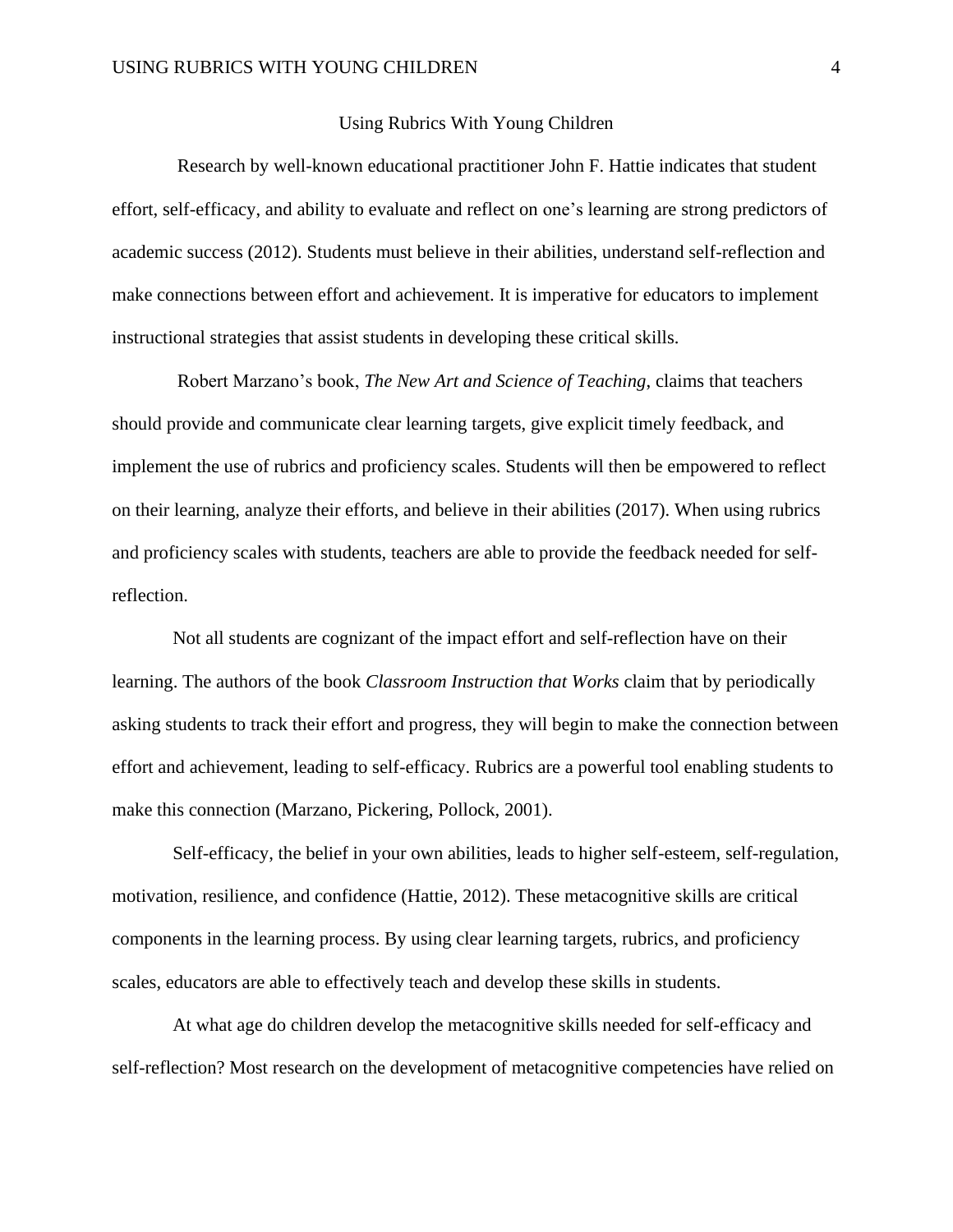evaluations of school-aged children (Papulus, et al. 2013). If children do not develop this ability until they are in elementary school, would the use of rubrics be beneficial to preschool-aged children? Are they able to self-reflect on their learning? This action research project looks at the recent research on the development of metacognition in young children and the use of Teaching Strategies GOLD name-writing rubric with students.

#### **Literature Review**

The ability to distinguish between knowledge and ignorance is a critical component of learning. To be a successful learner, you must be able to distinguish between what you know, and what you do not (Jeong, Frye, 2018). Previous research led educators to believe that this metacognitive development did not occur until children were seven or eight years of age (Papulus, et al. 2013). Recent research has discovered that even young children are able to distinguish the difference between knowing and not knowing.

Jeong and Frye conducted a study with 85 three- to six year olds. Their results determined that when using familiar and unfamiliar items, young children could distinguish between knowing and not knowing (2018). Other researchers believe the development of metacognitive skills may begin in children as young as two and a half. Lyons and Ghetti consider a child's use of words and phrases such as, "I know, I don't know and I think" as evidence of their ability to differentiate between what they do and do not remember (2010). They also suggest young children recognize their knowledge by withholding or volunteering answers based on whether they believe they know the content (2013).

Several studies have concluded that metacognitive development begins during the preschool years. Whitebread and colleagues conducted an observational study with 1,400 threeto five-year-old children. During a two-year period, they observed and recorded both verbal and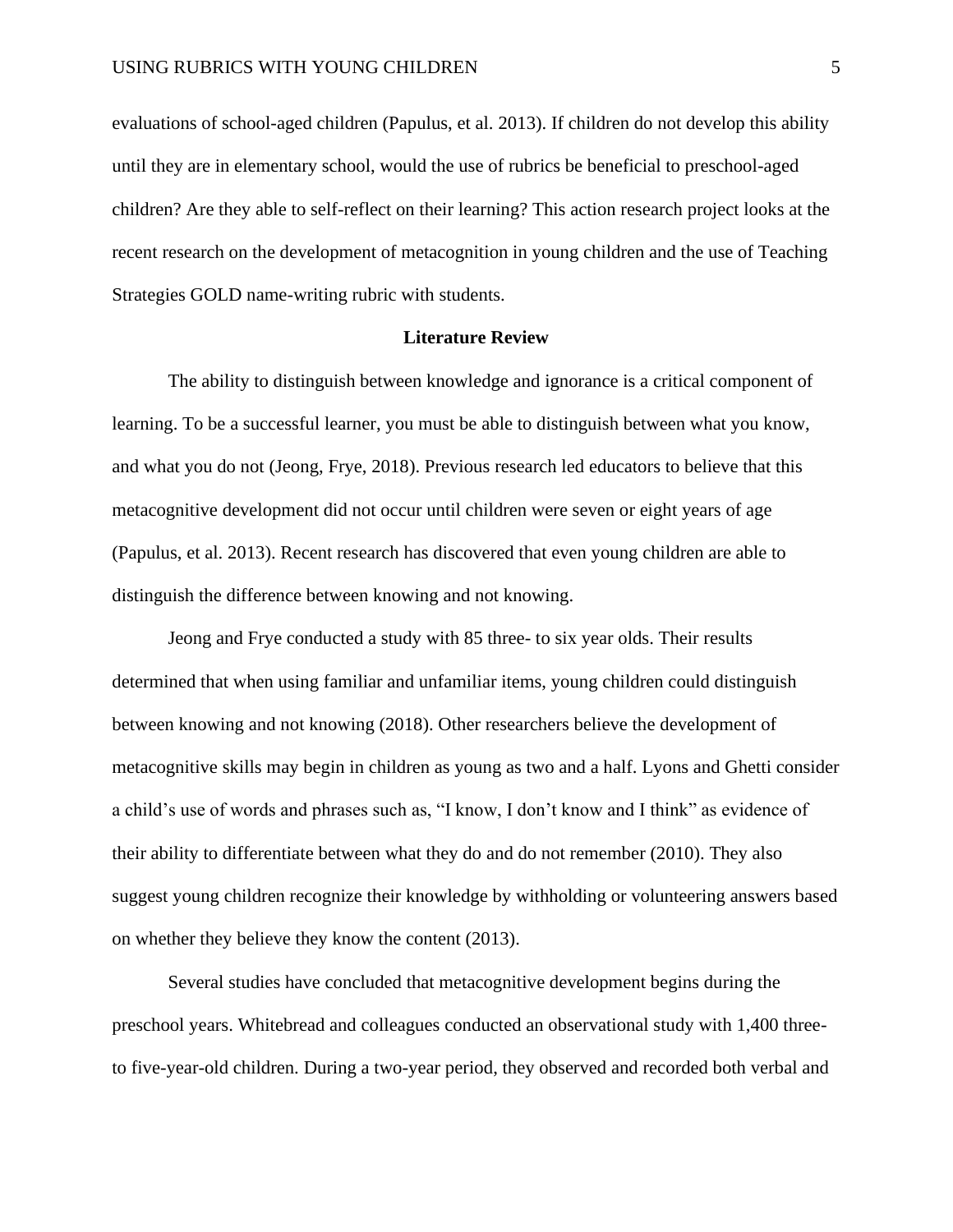nonverbal behavior. They concluded there was significant evidence supporting the belief that young children demonstrate metacognitive behaviors (2007). Shamir and colleagues conducted another study supporting these same results. After a ten-day period studying 64 four- to fiveyear-old children, they also found evidence of metacognitive behaviors (2009). A study by Marulis and colleagues corroborated the previous results: young children are capable of metacognitive behaviors and articulating their behavior about a task (2016).

Because of the lack of verbal capabilities in young children, a study conducted by Paulus et al. (2013) used an eye-tracking device. By observing pupil dilations, researchers can determine a person's mental processes. When exposing subjects to something they remember from previous learning, pupils enlarge. Results were the same for both adults and children. Things learned and remembered cause greater mental stimulation. These studies indicate that preschool-aged children are able to reflect on their knowledge and exhibit metacognitive capabilities. Researchers Jeong and Frye state, "The current findings show that in early childhood children gain the basic, but important reasoning that individuals need and want to learn knowledge they do not know and they do not need to try to learn knowledge they already possess" (2018).

 The realization that young children are aware of their knowledge has an impact on instructional strategies used by early childhood educators. The ability to understand what you know enables you to evaluate and plan what you need to learn. This ability to control and selfregulate your learning begins in early childhood and continues to develop with age (Bronson, 2000; Bryce et al., 2012). These executive functioning skills relate to the metacognitive skills that develop substantially during the early years (Blair, 2016; Zelazo et al., 2003).

 Metacognitive skills are necessary to determine when to use executive function. They enable children to demonstrate self-control and actively participate in their learning. Both are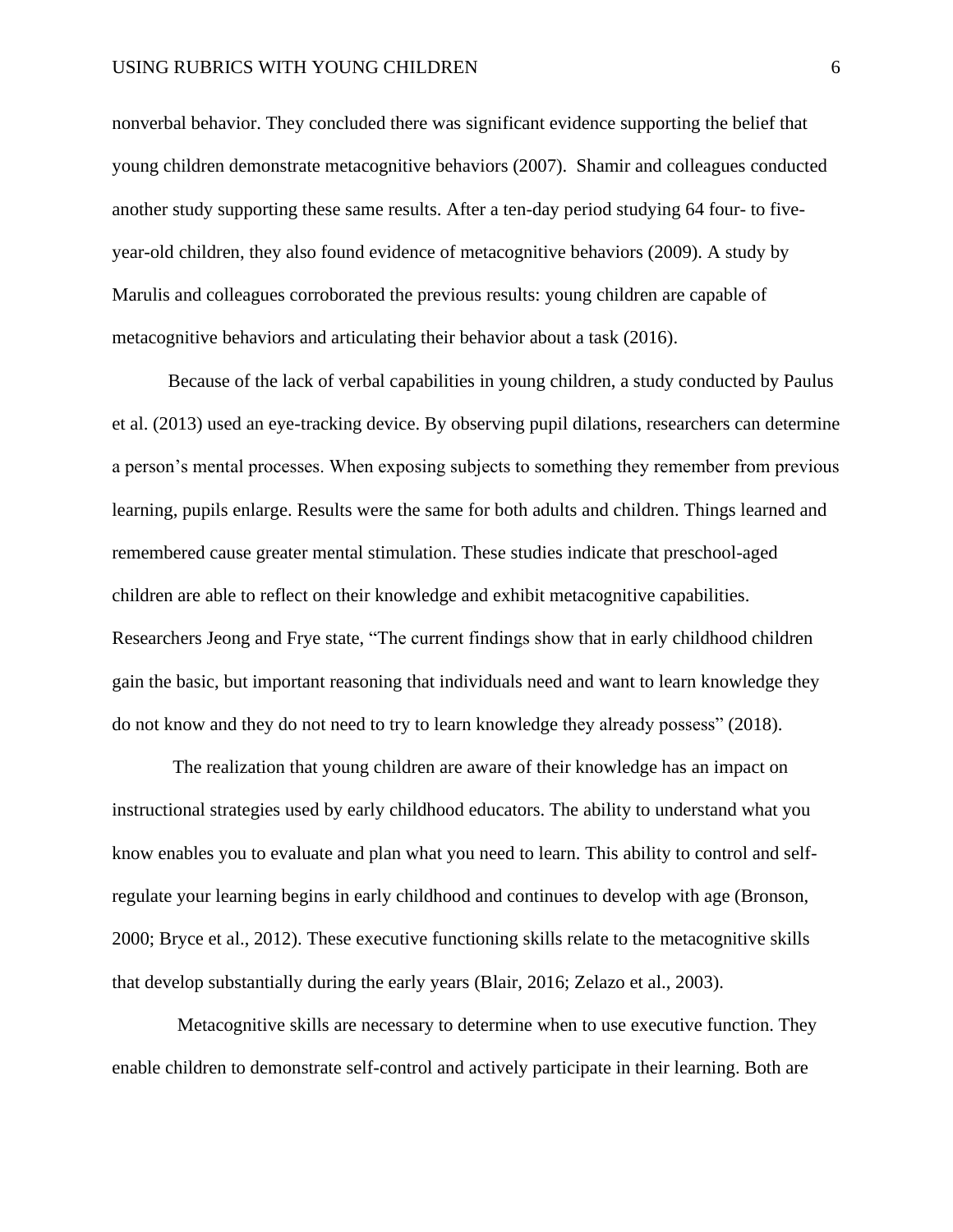critical for academic achievement. According to Marulis et al (2018), metacognition helps children understand when and how to apply executive function to influence their learning, allowing them to be proactive, not reactive learners. Integrating both metacognition and executive function instructional strategies in the classroom enhance children's learning. Children must learn how to learn.

 Executive function helps children plan, set goals, and determine the behavior and actions needed to achieve their task. It allows them to control their learning. In their book *Flourishing in the First Five Years,* Wilson and Conyers stressed that with adult support young children can develop self-control and learn to be critical thinkers (2013). When children are able to use selfcontrol to plan and accomplish goals, it enables them to develop the necessary skills needed for lifelong learning (Goldberg, 2009).

 Adults can guide the development of these skills by providing instructional supports in the classroom. Rubrics, designed to evaluate and give feedback on a learning task, are a wellknown method of helping students monitor and reflect on their learning (Hoegh, 2020). Using rubrics with young children is one instructional strategy that could be beneficial in the development of both metacognition and executive function. Research by Hattie (2012) has demonstrated that by using rubrics children are able to see their progress and monitor their goal. Rubrics also allow for formative assessment, which aids students in improving their work. However, for rubrics and self-assessment to be beneficial, students must be actively engaged in their use. They must understand the learning goal and the criteria on which to base their assessment (Andrade, Valtcheva, 2009).

 Teachers in a university laboratory prekindergarten class developed a simple rubric to help children self-assess their efforts (Warash, Workman, 2016). Although the rubric was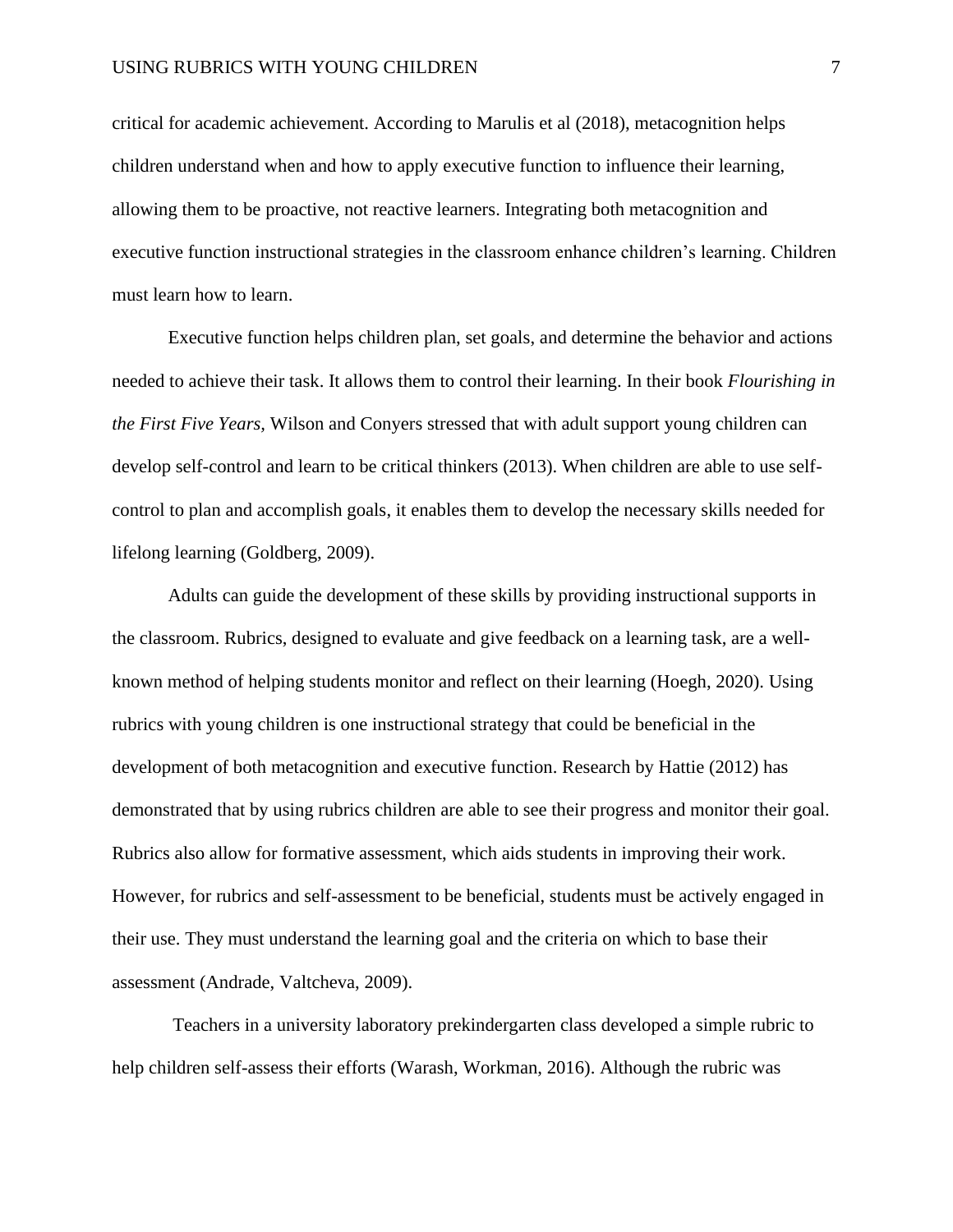intended for academic tasks, it quickly spread to other areas. Children began evaluating their effort in the classroom. Parents also noted children using the rubric at home to self-evaluate their performance on tasks such as picking up toys or making their bed. Teachers believed the use of this rubric helped reinforce and establish a climate where children were acknowledged for their perseverance. By using the rubric, teachers were able to give students specific feedback related to their goal. Teachers were able to guide children to reflect, self-assess and scaffold to the next level. Vygotsky claims that learning occurs when there is disequilibrium (Vygotsky, 1978). Rubrics enable children to self-assess and evaluate their learning, creating disequilibrium. Hence learning occurs.

 Rubrics are also helpful in developing self-efficacy by allowing children to reflect on their effort and their accomplishments. Self-efficacy, the belief in your abilities, is linked to selfesteem, self-regulation, motivation, resilience and confidence. Students' belief in their own abilities greatly contributes to their success (Hattie, 2017). In the book *Classroom Instruction That Works,* the authors stress the value of both reflecting on effort and recognizing achievement. Receiving praise specific to the achievement of a goal can be a strong motivator for students (Marzano, et al. 2001). Rewarding students for achievement toward a specific goal increases intrinsic motivation and the confidence they have in their abilities.

 It is important for early childhood educators to foster intrinsic motivation, confidence and resiliency. Resilient children focus on what they are capable of achieving. To create this resiliency teachers must create an environment that values effort, supports goal setting and provides students with tools to aid in achievement (Colett, V. 2017). Teachers must give children feedback specific to their goal and emphasize the process of learning. By encouraging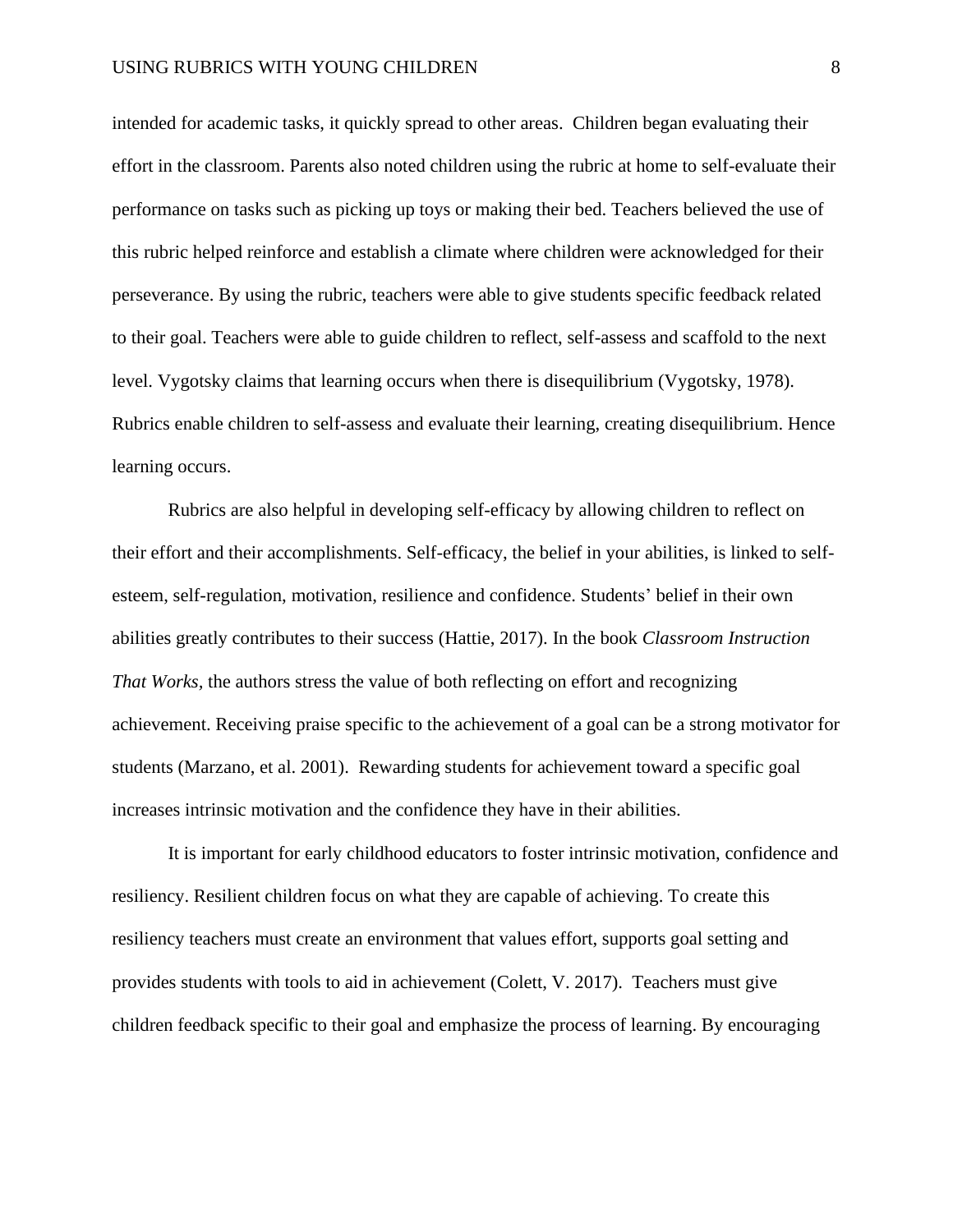the process and fostering students' effort, teachers instill the connection between effort and success

 Resilient children are able to self-assess their effort and are not dependent on adults for validation. Feedback is also critical in the development of resiliency. To be effective, feedback must be genuine and relate to the student's goal. Children learn to value effort and tenacity when they receive recognition for their hard work, rather than the belief in their ability (Mueller & Dweck, 1998). Rubrics are an instructional tool that can assist both teachers and students in obtaining these objectives.

Rubrics can assist teachers in developing metacognition, executive function and resiliency in young children (Mueller & Dweck, 1998). Rubrics encourage students to set goals and reflect on their progress (Andrade & Valtcheva, 2009). Rubrics enable teachers to provide feedback specific to a child's goal ((Marzano, et al. 2001). They also allow students to selfassess their progress independently of adults (Hoegh, 2020). Rubrics can be developed for assessing effort or specific steps to a learning target. With the knowledge that young children are capable of the metacognitive skills necessary for reflective learning and self-assessment, rubrics should be an instructional tool used in early childhood classrooms.

 Because of the link between name writing and future literacy success, a child's ability to write their name was the skill chosen for this action research project. It is the first word typically written by young children. Children's ability to write their name in preschool is a strong indicator of conventional writing skills in later grades (Blatchford, 1991). Studies show that name writing is the beginning of a child's phonetic writing ability (DeVries & Buss 2008; Levin et al. 2005).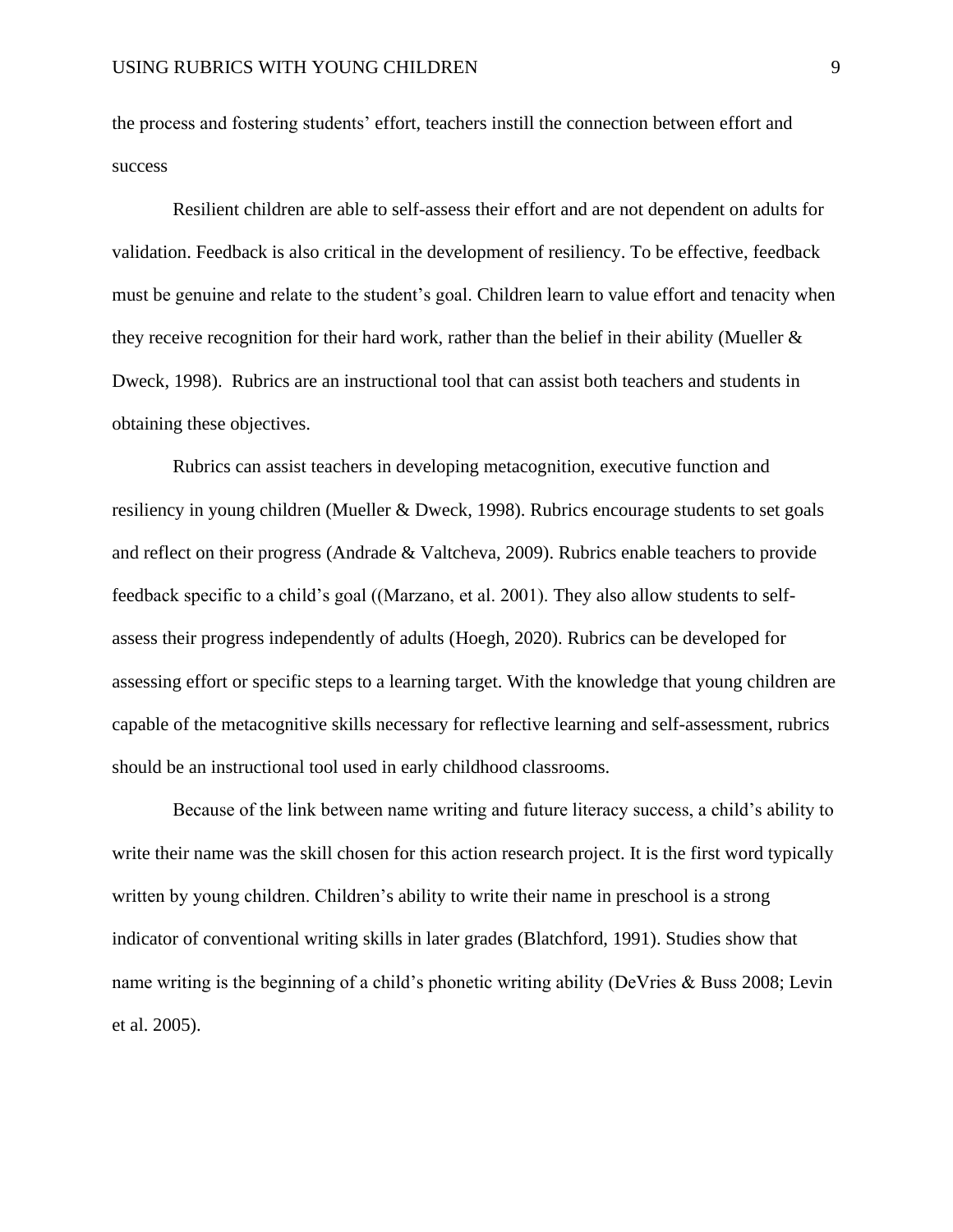Name writing is important for future academic success. Incorporating an instructional strategy that would help children self-assess their process is essential. If rubrics and selfreflection promote self-efficacy and metacognition in children, could incorporating them into the preschool curriculum help children achieve success in their name writing ability?

 Name writing rubrics are essential when evaluating a student's level of proficiency. Puranik et al (2014) completed a study to determine the validity of six name-writing rubrics. Five of the rubrics had complex standards requiring training to interpret. The last was a simple rubric easily used by classroom teachers. Multiple data were used for comparison and results suggested no evidence that one rubric outperformed the other. Teaching Strategies GOLD, the required assessment of Statewide Voluntary Preschool classrooms in the state of Iowa, developed the sixpart rubric used in this action research project (2016).

# **Methods**

#### **Participants**

The participants in this study, depicted in Table 1, consisted of 35 three-, four-, and fiveyear-old students in an inclusive Statewide Voluntary Preschool Program (Table 1). This program is located in a large public school district in central Iowa. Students attend morning or afternoon sessions four days per week, three hours per day. Data on income levels was not available. Twenty-eight students, fourteen per class, had consistent attendance needed to complete the research.

|                                  | AM Class $(\% )$ | PM Class (%) |
|----------------------------------|------------------|--------------|
| Female                           | 35.29            | 38.89        |
| Male                             | 64.71            | 61.11        |
| <b>Individual Education Plan</b> | 17.65            | 22.22        |
| <b>Black</b>                     | 11.76            | 5.56         |
| Hispanic                         | 0.00             | 22.22        |

|  | Table 1: Participant Demographics |
|--|-----------------------------------|
|--|-----------------------------------|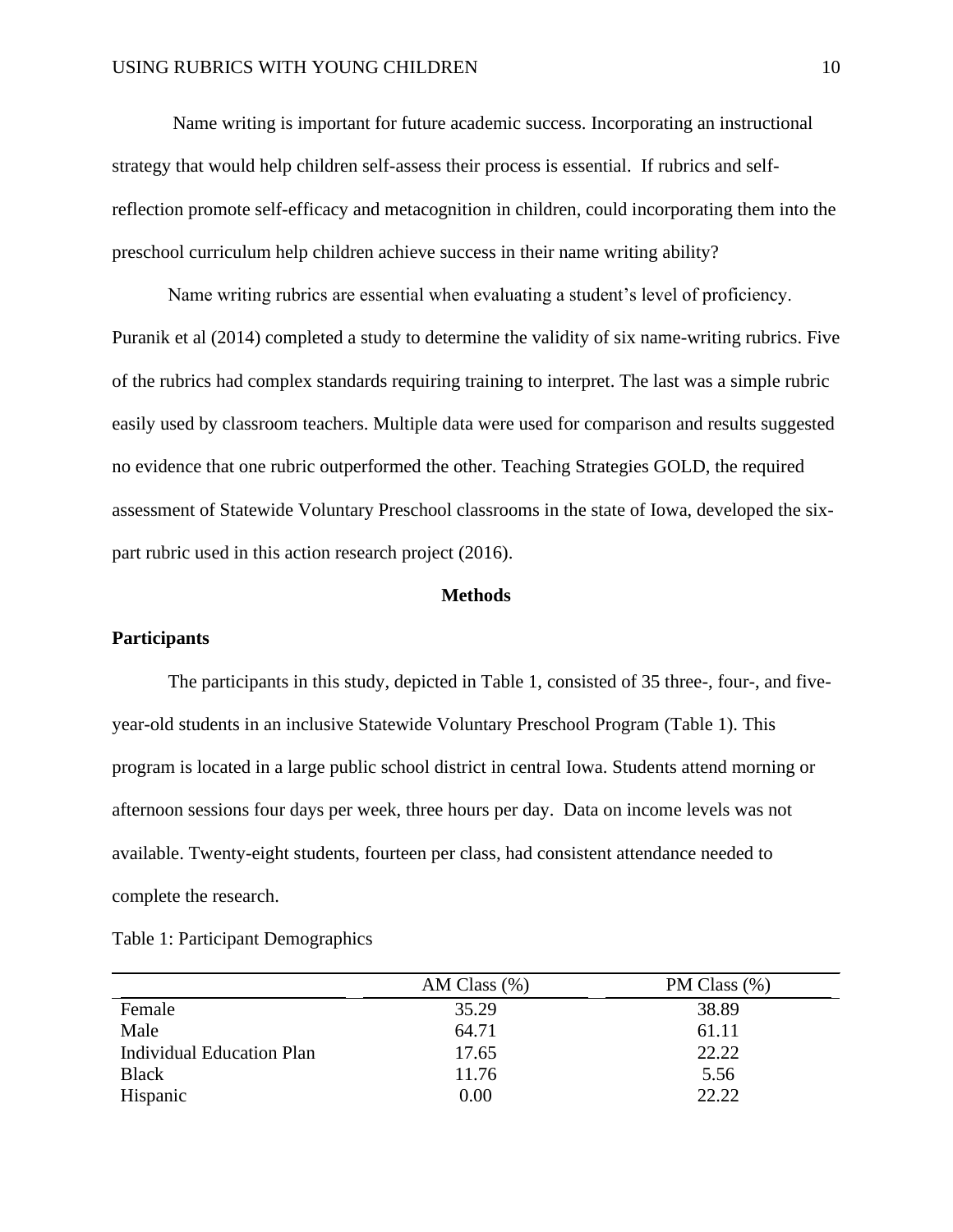| <b>Multiple Races</b> | 0.00  | 5.56  |
|-----------------------|-------|-------|
| White                 | 88.84 | 66.67 |

## **Procedures**

Student name-writing samples and rubrics were collected at the end of the study. Each participant was leveled using the Teaching Strategies Gold Rubric (Figure 1). The rubric is designed to analyze name-writing samples and determine student ability. Initial and final namewriting samples were scored. Growth was determined by calculating the number of levels the student progressed.

# **DATA Collection**

 Data were collected over a five-week period. Participants in the morning program submitted a name-writing sample at the beginning and end of the data collection period. They did not use a rubric or self-monitor their progress. The researcher scored the name writing samples using the Teaching Strategies GOLD Name Writing rubric to analyze student growth during this period. Students in the afternoon program submitted name writing samples bi-weekly and monitored their progress using the Teaching Strategies GOLD Name Writing rubric. Teachers and associates assisted these students in determining where their sample fit in the rubric and marked it with a smiley face sticker and date. Students received name-writing instruction with their teacher during daily arrival procedures. Each child utilized an individual name writing activity page based on ability level. These pages varied from pre-writing strokes to independent writing. Both sessions received the same instruction.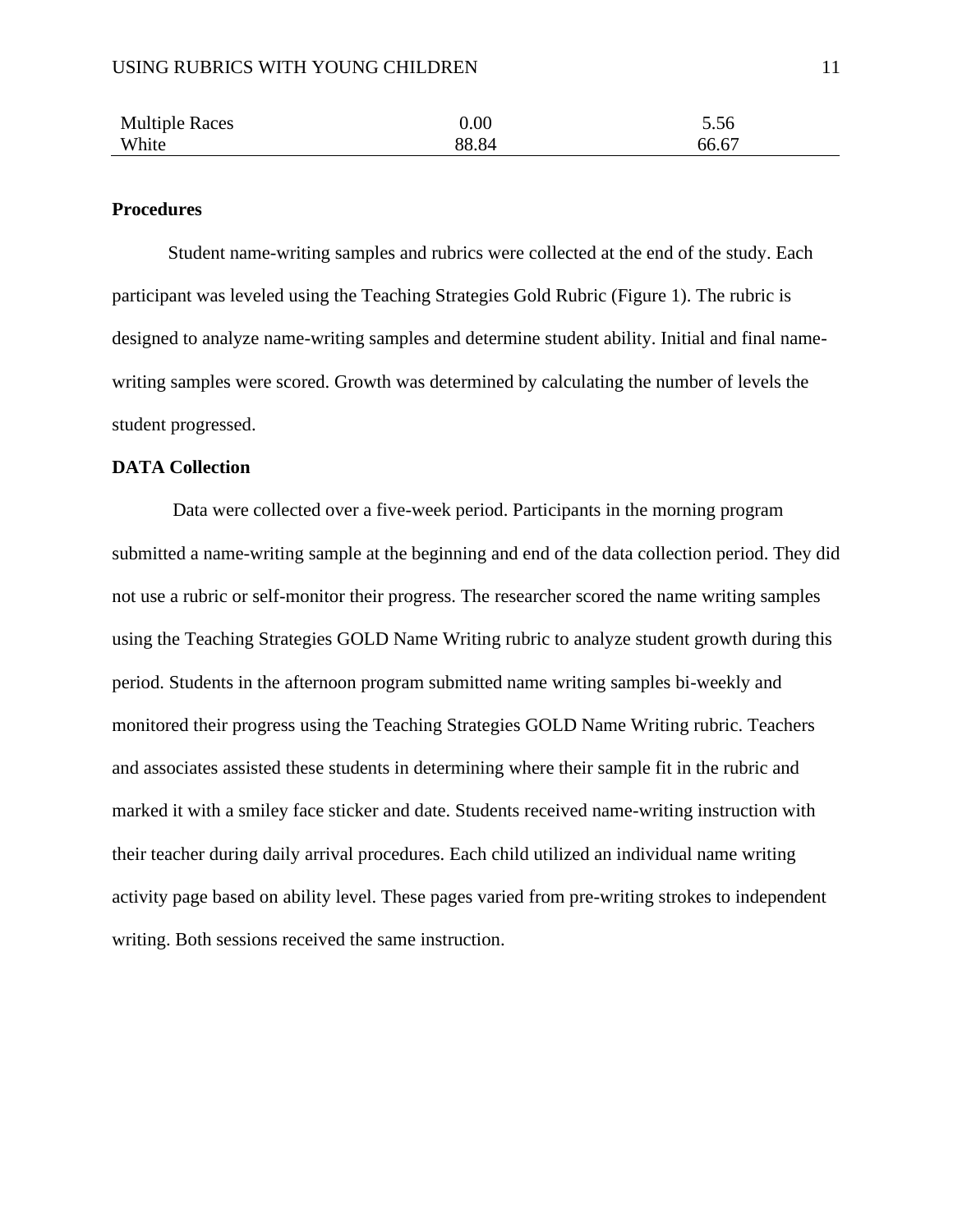# Figure 1: Teaching Strategies GOLD Rubric

Objective 19 Demonstrates emergent writing skills



# **Student Version**

| ours | $\frac{1}{2}$ (1) | LOTH LAOK BROOFE |  |
|------|-------------------|------------------|--|
|      |                   |                  |  |
|      |                   |                  |  |

# **Findings**

Students in both classes independently wrote their name at the beginning and end of the study. Name writing samples were collected and analyzed using the Teaching Strategies GOLD name-writing rubric. Each sample was assigned a level, 1-6, based on the rubric at the start and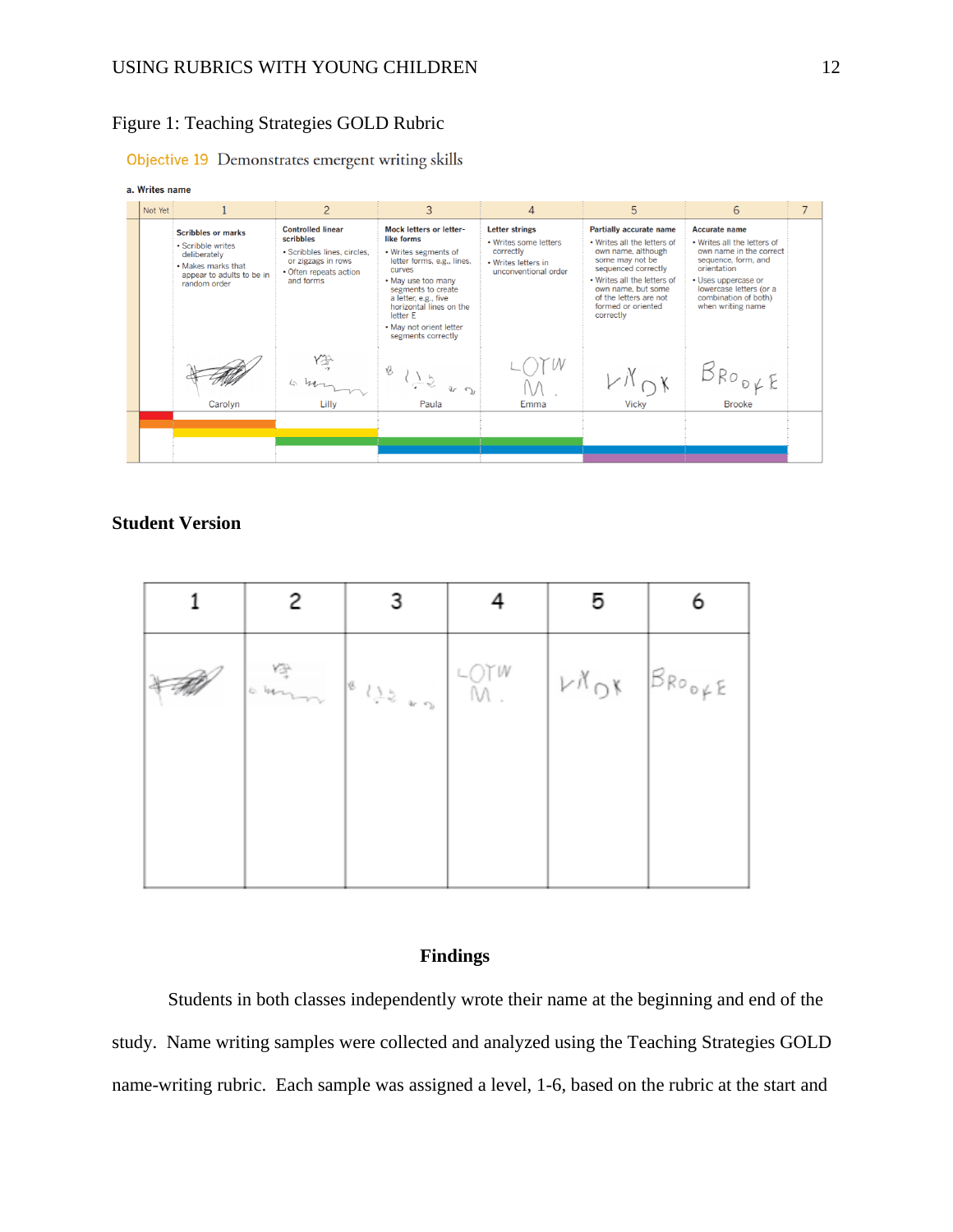completion of the study. Growth was determined by the number of steps a student progressed on the rubric. All student samples, beginning and completion, were analyzed by the researcher and assigned a level. Students in both classes received comparable instruction. Students in the afternoon section incorporated the GOLD rubric throughout the study.

Table 2 Rubric Scores and Growth

| Student      | February 3, 2020 | March 10, 2020 | Growth |
|--------------|------------------|----------------|--------|
| A            |                  | 6              |        |
| B            |                  |                |        |
| C            |                  |                |        |
| D            |                  |                |        |
| E            |                  |                |        |
| $\mathbf{F}$ |                  |                |        |
| G            |                  |                |        |
| H            | n                |                |        |
|              |                  |                |        |
|              |                  |                |        |
| K            |                  |                |        |
| L            |                  |                |        |
| M            |                  |                |        |
| $\mathbf N$  |                  |                |        |
|              |                  |                |        |

Morning Section

Table 2 displays the beginning and final rubric scores plus the level of growth students achieved in the morning session. Six out of fourteen students displayed growth in the morning section.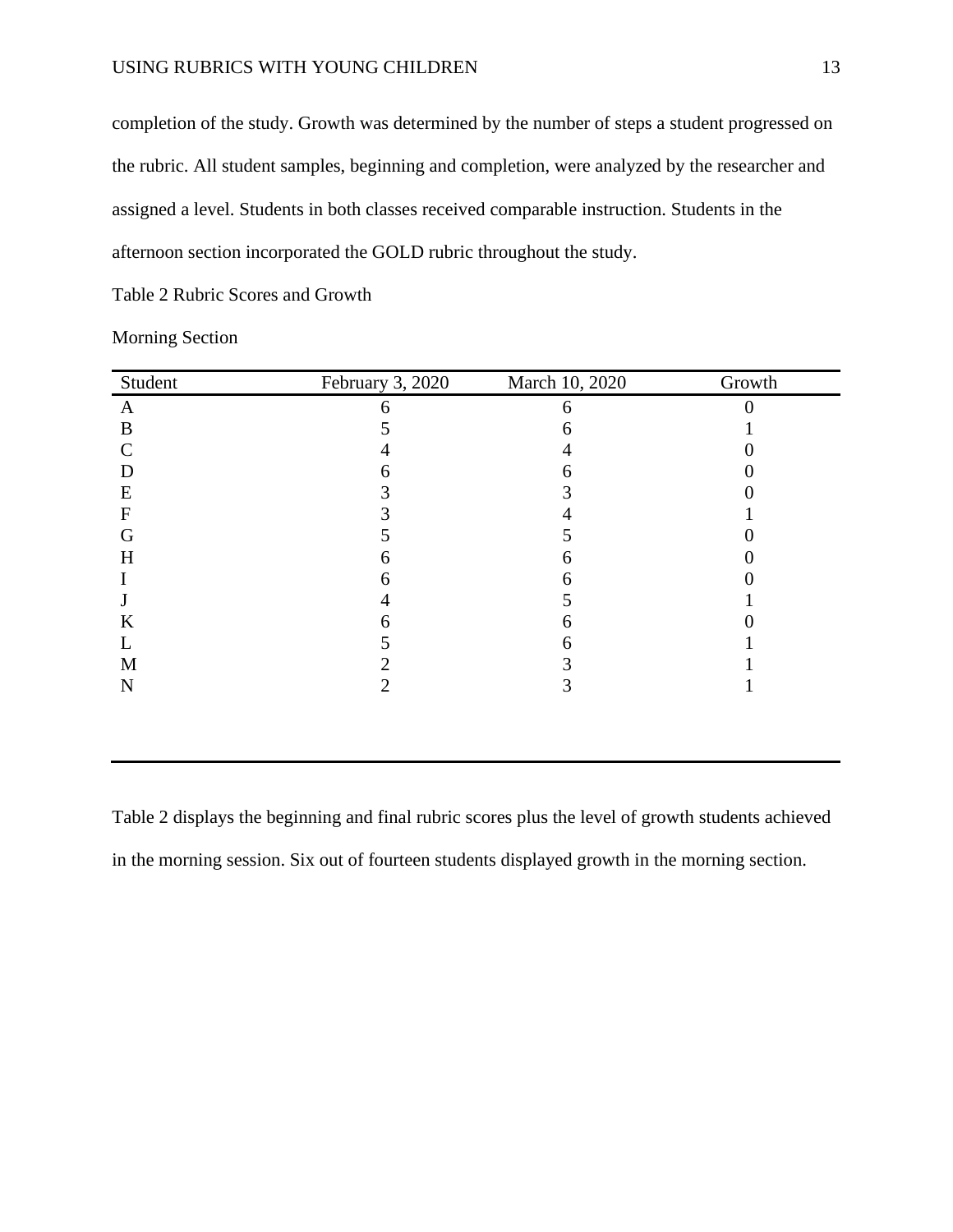# Table 3 Rubric Scores and Growth

| Student | February 3, 2020 | March 10, 2020 | Growth |
|---------|------------------|----------------|--------|
| A       |                  |                |        |
| B       |                  |                |        |
| C       |                  |                |        |
| D       |                  | 6              |        |
| E       |                  | h              |        |
| F       |                  | h              |        |
| G       |                  |                |        |
| H       |                  |                |        |
|         |                  |                |        |
|         |                  |                |        |
| K       | h                | ჩ              |        |
|         | n                | h              |        |
| M       |                  |                |        |
| N       | <sub>0</sub>     | 6              |        |
|         |                  |                |        |

# Afternoon Section

Table 3 displays the beginning and final rubric scores plus the level of growth students achieved in the morning session. Three out of fourteen students made displayed growth in the afternoon section.

# **Discussion**

# **Summary of Major Findings**

Six students in the morning class exhibited growth, with three in the afternoon. Students in the morning class began with an average score of 4.5. They ended with an average score of 4.9 resulting in an average growth of 0.4. Students in the afternoon class began with an average score of 5.2 and ended with an average of 5.5. Their growth average was 0.3. A higher score indicates more advanced name writing ability.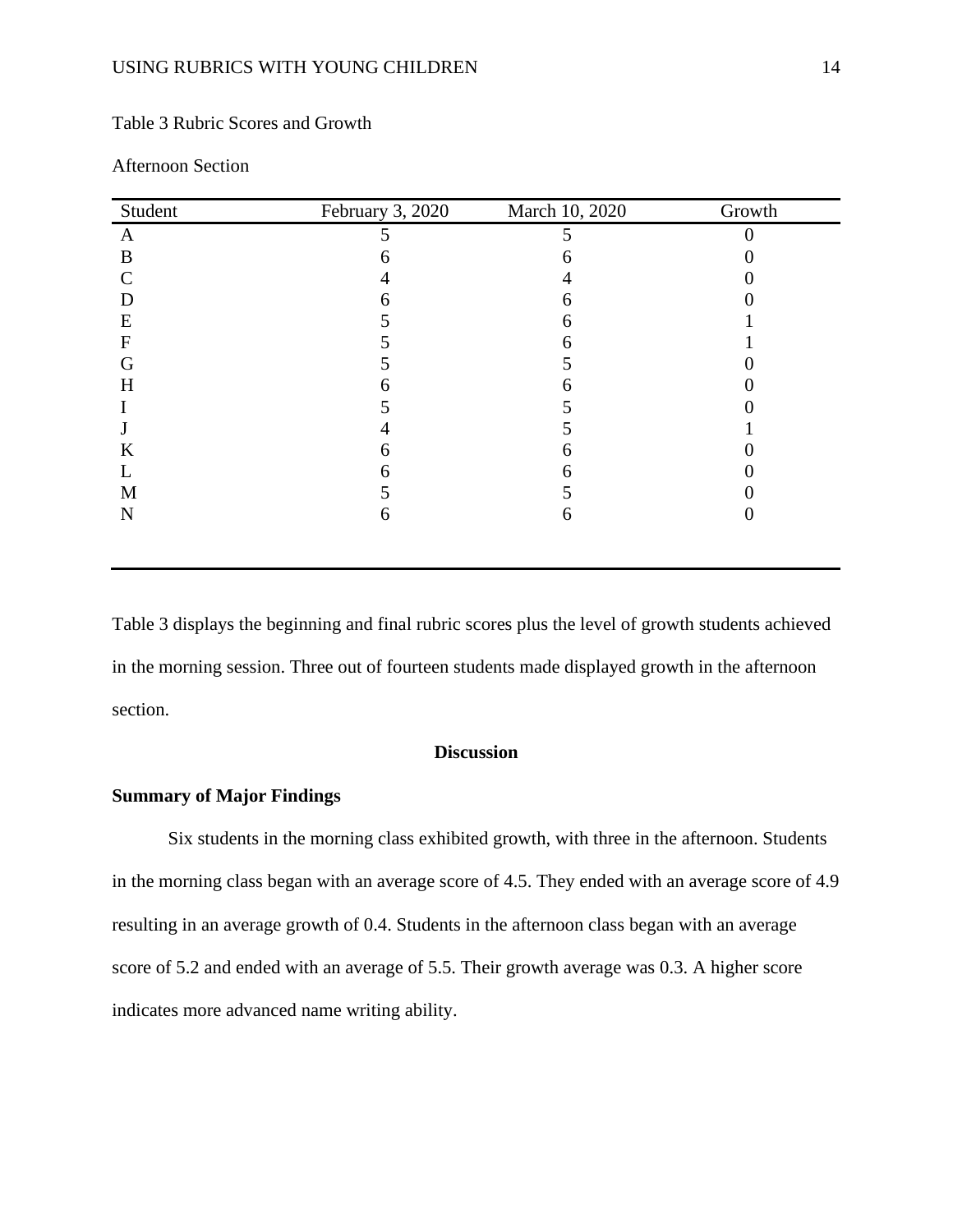According to the results, the use of the Teaching Strategies GOLD rubric with children did not improve the growth in their name writing ability. The results indicate that the use of the rubric is not beneficial in helping students learn how to write their name.

# **Limitations of the Study**

The researcher in this study acknowledges several limitations. This study was conducted with a small sample size. The classroom teacher was absent for four out of five weeks due to a medical emergency. The majority of student instruction was from two long-term substitutes not familiar with the rubric or purpose of the study. Another limitation is the length of time students had for instruction. Students in the morning program had 18 instructional days, and students in the afternoon had 19. The Teaching Strategies Gold rubric is designed to track student development over a longer period of time.

 The researcher also observed student confusion with the rubric. The letters and names used in the rubric example did not match individual student names. For future studies, rubrics should be made for individual children displaying the letters in their name for reference. In addition, the name-writing activity was completed quickly during the student's arrival check-in. There was minimum time for self-reflection and discussion on next steps for students. Research indicates that students' need a clear learning goal for success. It is unclear if students understood the purpose of the rubric or why it was being used.

Another possible limitation is that the afternoon class began with a higher average score (5.2) than the morning class (4.5). This variance might have limited their room for growth. It is possible that it is harder to improve once you are at a higher level.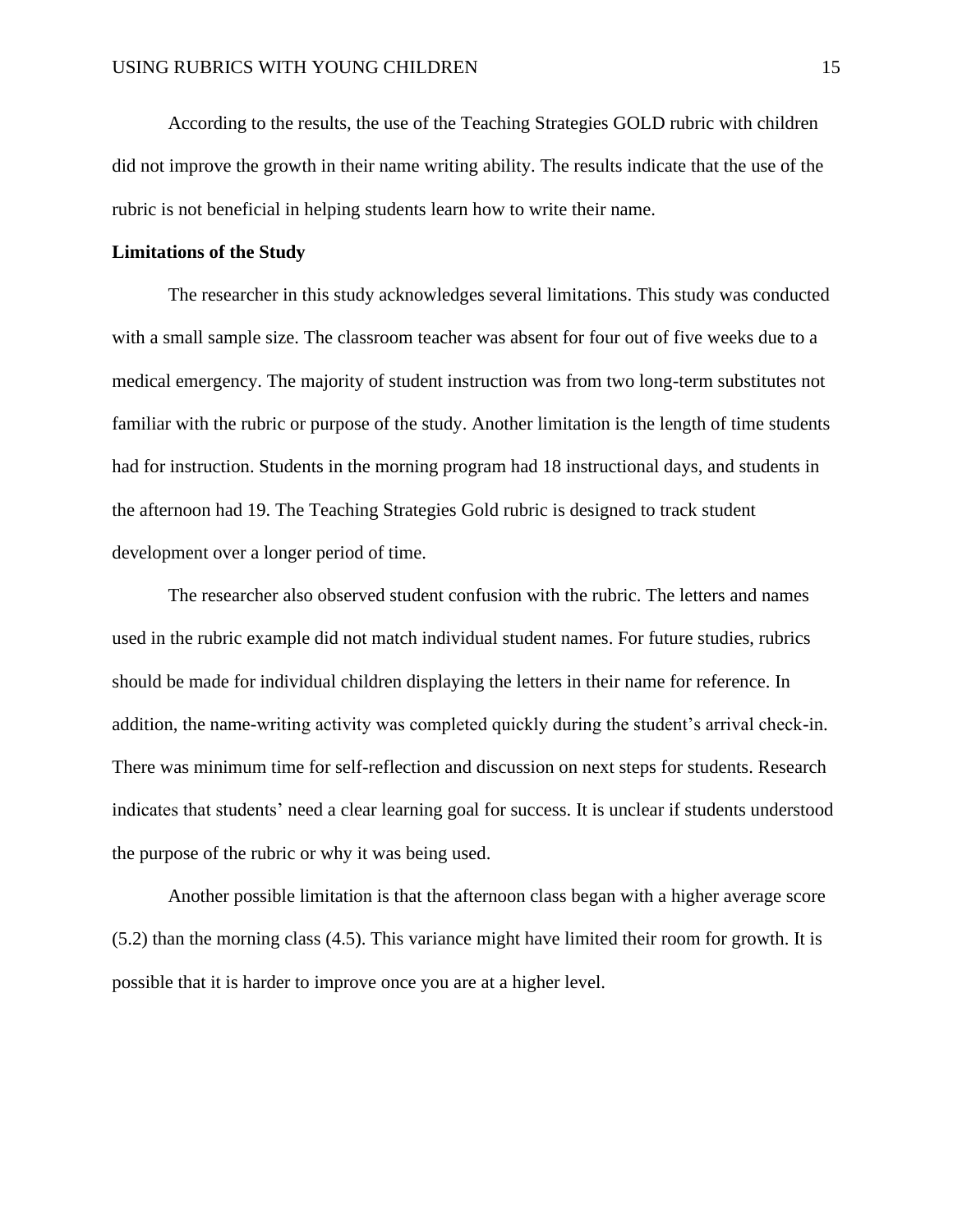# **Further Study**

Further research should address these limitations. Sample sizes should be larger. Consistent classroom instruction should be used. Rubrics originally designed for educators may not be beneficial to young children. Rubrics should be designed for individual children implementing the letters in their name as reference. Rubrics could also be designed with fewer levels making them more suitable for young children. Specific classroom instructional time should be allowed for self-reflection and goal setting. Increasing student self-reflection from biweekly to weekly should be contemplated. Teaching Strategies GOLD is designed for long-term use. Starting the study at the beginning of a school year would allow for a deeper understanding of the benefits of use with children.

# **Conclusion**

The literature revealed that young children are capable of metacognitive behaviors (Whitebread et al 2007, Shamir et al, 2009, Marulis et al, 2016). This ability should influence instruction in early childhood classrooms. Early childhood educators should encourage the development of metacognition, which leads to executive function and self-regulation. Rubrics are one well-known method of providing these instructional supports. More research is needed to determine the benefits of using them with young children.

It is also important for early childhood educators to foster intrinsic motivation, confidence, and resiliency. Children must be taught how to set goals and be given the tools needed to support their achievement (Colett, V. 2017). If rubrics are not valuable with young children, additional research would be needed to determine a beneficial instructional strategy. The question remains, how do we foster goal setting in early childhood and give children the developmentally appropriate supports needed to achieve their goal? Teachers in the university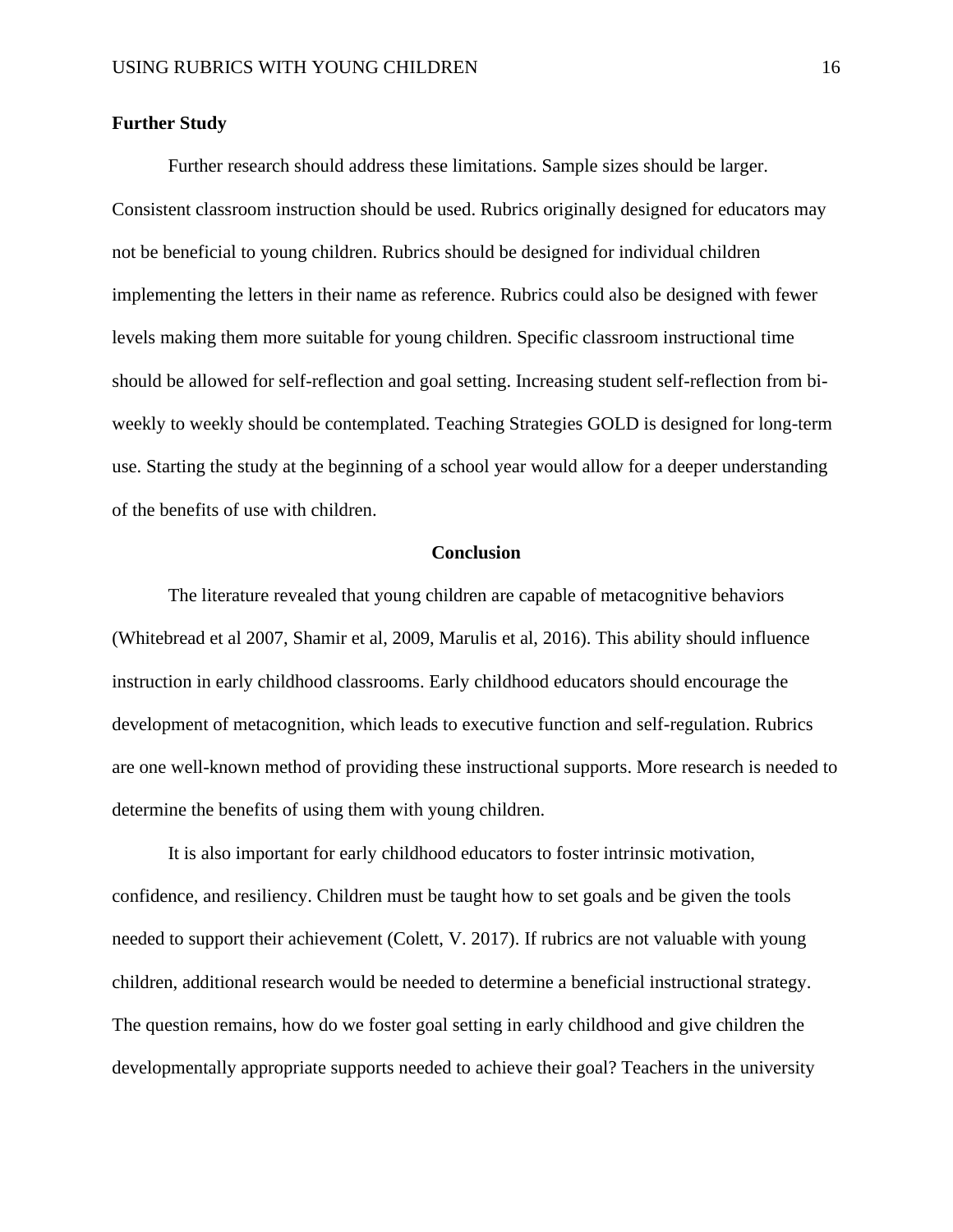laboratory prekindergarten developed a simple rubric designed for children to self-assess effort. This rubric was found to be successful and led to other areas of students' lives (Warash & Workman, 2016). Perhaps with young children the emphasis must be on effort, not achievement.

The results of this research could reflect that students were not included in the goalmaking process. The goal of name writing was predetermined by the teacher and the requirements of Teaching Strategies GOLD. Perhaps for rubrics to be successful, children must be involved in the goal setting process. Teachers must also give students specific feedback related to their goal. Feedback needs to be genuine to be effective. Rubrics are one tool that help teachers provide these specific comments. What other methods could early childhood teachers use to provide specific feedback to student goals?

If goal setting is important to achievement, perhaps it is more meaningful in early childhood to teach children how to set goals and work toward accomplishment. The goal does not need to be an academic task. Learning how to set and work toward small achievable goals may give students the self-efficacy needed for future objectives.

Research has shown that academic achievement is enhanced when students have clear, communicated goals and receive specific feedback on their progress, empowering students to reflect on their learning, analyze their efforts, and believe in their abilities (Marzano, R. 2017). Early childhood educators must find the method that is both beneficial and developmentally appropriate for young children.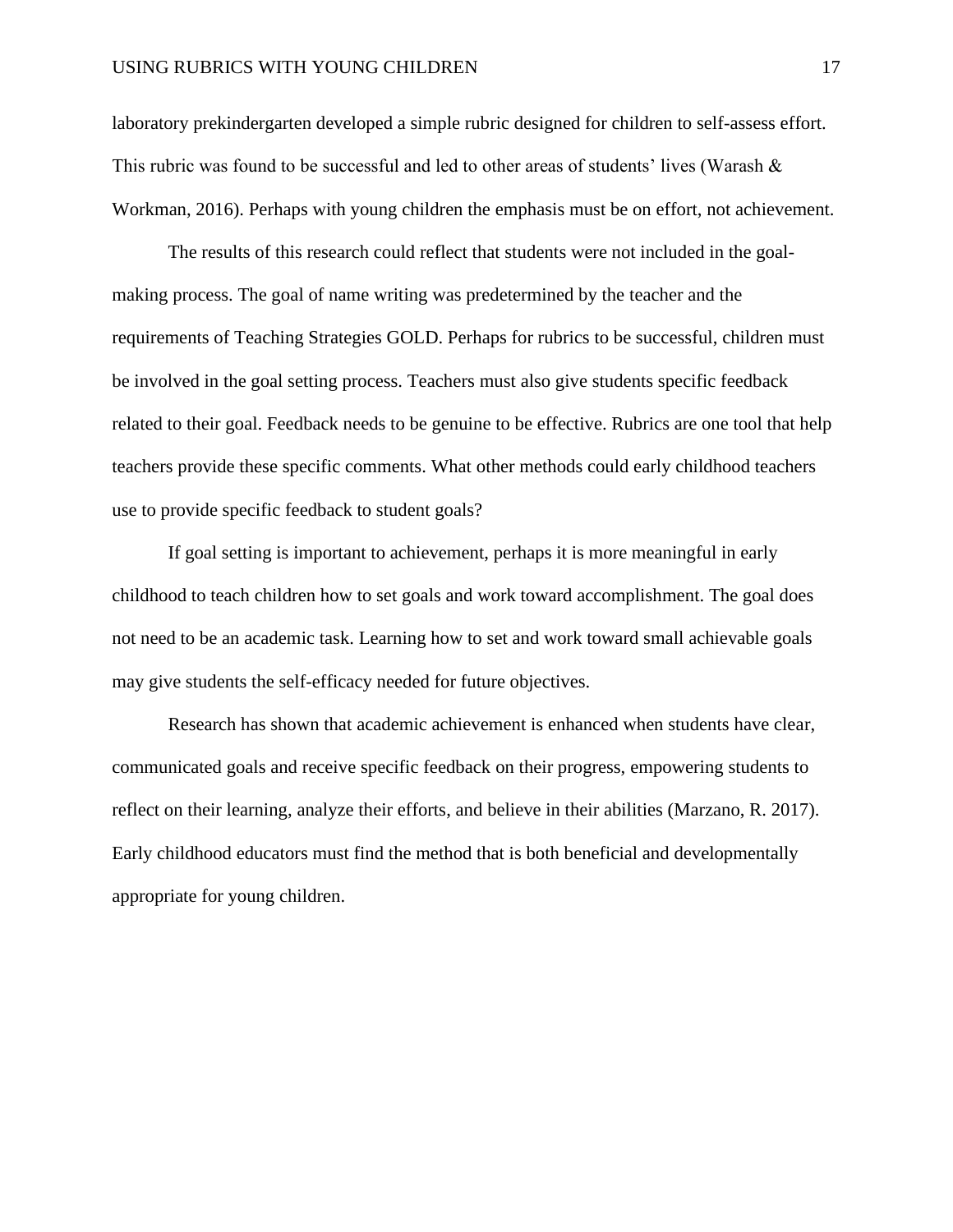#### References

- Andrade, H., & Valtcheva, A. (2009). Promoting learning and achievement through selfassessment. *Theory into Practice,* 48:1, 12-19. https://doi.org/10.1080/00405840802577544
- Andrade, H. (2007/2008, December/January). Self-assessment through rubrics. *Educational Leadership,* 65:4, 60-63.

https://www.ascd.org/publications/educational\_leadership/dec07/vol65/num04/Self-Assessment\_Through\_Rubrics.aspx

- Blair, C. (2016, August). Executive function and early childhood education. *Current Opinion Behavioral Science,* 10, 102-107. https://dx.doi:10.1016/j.cobeha.2016.05.009
- Chatzipanteli, A., Grammatikopoulos, V., & Gregoriais, A. (2014). Development and evaluation of metacognition in early childhood education. *Early Child Development and Care,*  184:8, 1223-1232. https://doi.org/10.1080/03004430.2013.861456
- Collet, V. (2017, March). "I can do that!" Creating classrooms that foster resilience. *Young Children,* 23-29. https://www.academia.edu/34248229
- Guo, Y., et al. (2018, February). Profiles of emergent writing skills among preschool children. *Child Youth Care Forum,* 47, 421-442. https://doi.org/10.1007/s10566-018-9438-1
- Hattie, J. (2012). *Visible learning for teachers: Maximizing impact on learning.* New York, NY: Routledge
- Hoegh, J., Heflebower, T., & Warrick, P. (2020). *A handbook for developing and using proficiency scales in the classroom.* Bloomington, IN: Marzano Resources.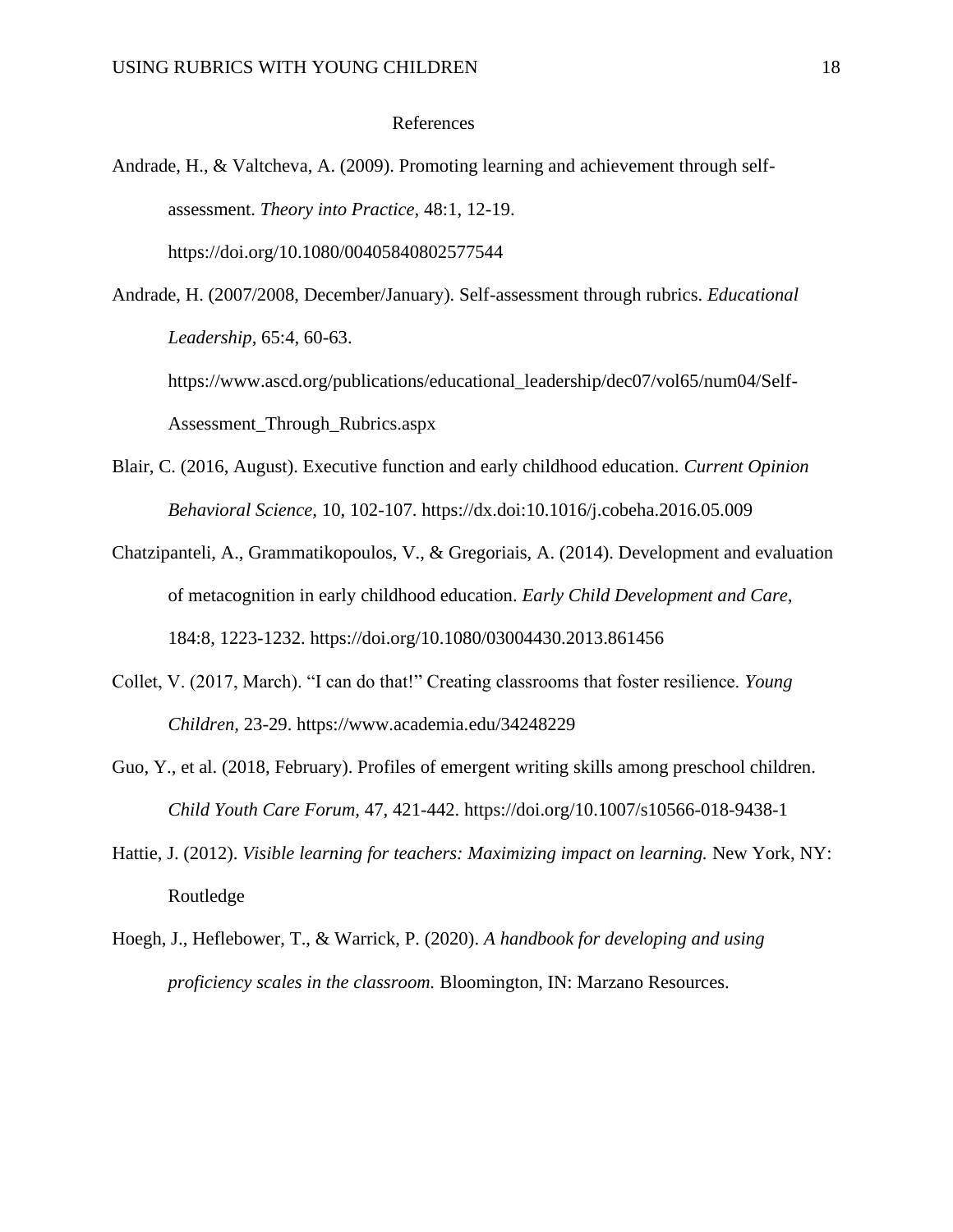- Jeong, J., & Frye, D. (2018, March). Self-regulated learning: Is understanding learning a first step? *Early Childhood Research Quarterly,* 50, 17-27. https://doi.org/10.1016/j.ecresq.2018.12.007
- Marulis, L., et al. (2016, May). Assessing metacognitive knowledge in 3-5 year olds: The development of metacognitive knowledge interview. *Springer.*  https://doi/10.1007/s11409-016-9157-7.
- Marulis, L., Baker, S., & Whitebread, D. (2018, March). Integrating metacognition and executive function to enhance young children's perception of and agency in their learning. *Early Childhood Research Quarterly,* 50, 46-54. https://doi.org/10/1016/j.ecresq.2018.12.017
- Marzano, R., Pickering, D., Pollock, J. (2001). *Classroom instruction that works: Researchedbased strategies for increasing student achievement.* Alexandria, VA: Association for Supervision and Curriculum Development.

Marzano, R. (*2017*). *The new art and science of teaching.* Bloomington, IN: Solution Tree Press.

- McMillan, J., & Hearn, J. (2008, Fall). Student self-assessment: The key to stronger student motivation and higher achievement. *Educational Horizons*, 40-49. https://eric.ed.gov/?id=EJ815370
- Moore, C., Garst, L., & Marzano, R. (2015). *Creating and using learning targets and performance scales: How teachers make better instructional decisions.* West Palm Beach, FL: Learning Sciences International.
- Paulus, M., Proust, J., & Sodian, B. (2013, March). Examining implicit metacognition in 3.5 year-old children: An eye tracking and pupillometric study. *Frontiers in Psychology*, 4, 1-7. https://doi.10.3389/fpsyg.2013.00145